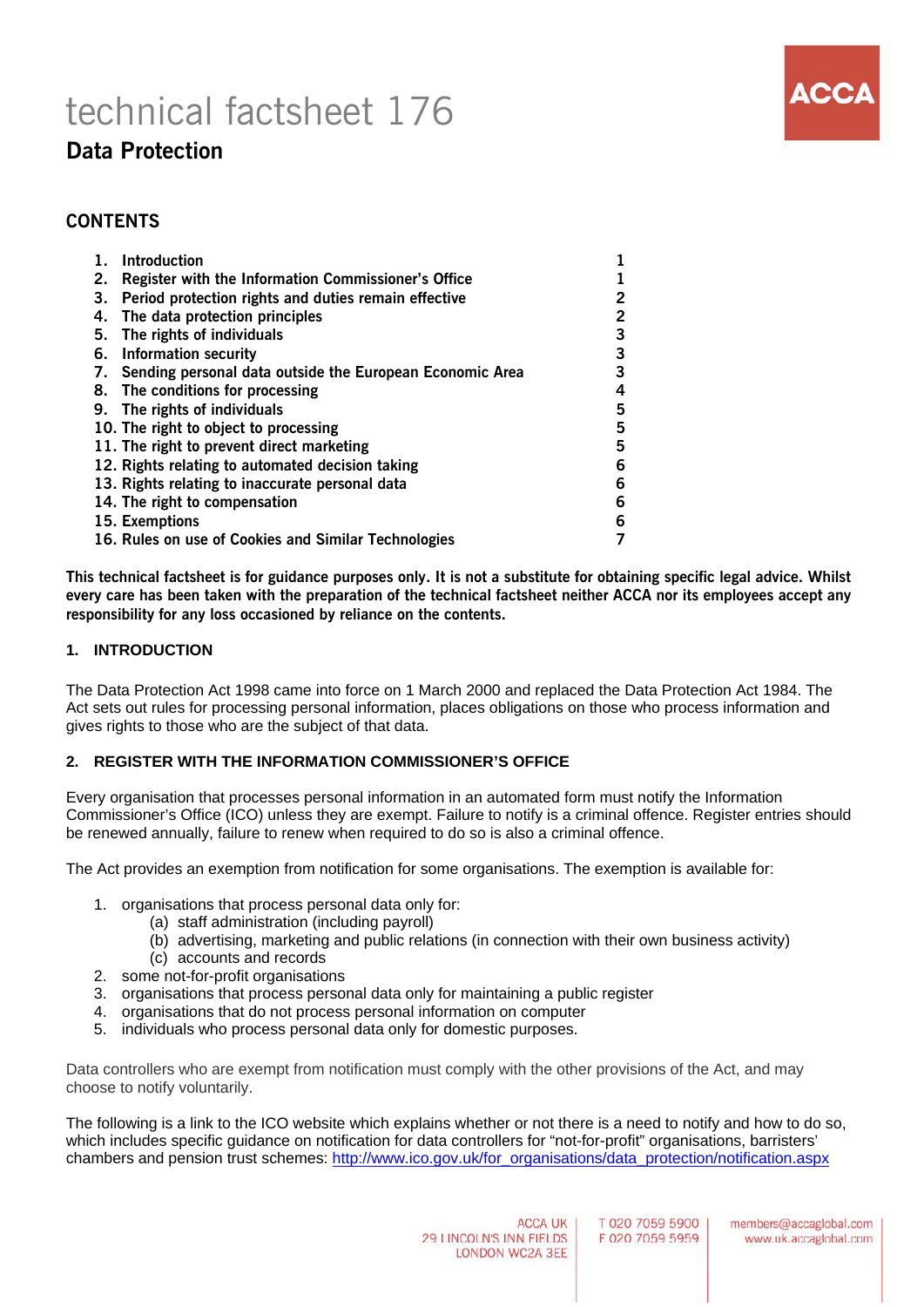The Data Protection Act protects the rights of individuals whom the data is about, mainly by placing duties on those who decide how and why such data is processed ('data controllers').

A data controller means a person who (either alone or jointly or in common with other persons) determines the purposes for which and the manner in which any personal data are, or are to be, processed. A data controller must be a 'person' recognised in law, that is to say:

- (i) individuals
- (ii) organisations
- (iii) other corporate and unincorporated bodies of persons.

Data controllers will usually be organisations, but can be individuals, for example self-employed consultants. Even if an individual is given responsibility for data protection in an organisation, they will be acting on behalf of the organisation, which will be the data controller.

A data processor, in relation to personal data, means any person (other than an employee of the data controller) who processes the data on behalf of the data controller. Data controllers remain responsible for ensuring their processing complies with the Act, whether they do it in-house or engage a data processor. Where roles and responsibilities are unclear, they will need to be clarified to ensure that personal data is processed in accordance with the data protection principles. For these reasons organisations should choose data processors carefully and have in place effective means of monitoring, reviewing and auditing their processing. The ICO have published a good-practice note on 'Outsourcing: a guide for small and medium-sized businesses' which gives more advice about using data processors, which can be found at:

http://www.ico.gov.uk/upload/documents/library/data\_protection/detailed\_specialist\_guides/outsourcing\_gpn\_versio n\_2.1\_080409.pdf

# **3. PERIOD PROTECTION RIGHTS AND DUTIES REMAIN EFFECTIVE**

The duties under the Act apply throughout the period when personal data is being processed, as do the rights of individuals in respect of that personal data. The Act must be complied with from the moment the data is obtained until the time when the data has been returned, deleted or destroyed. The duties extend to the way the personal data is destroyed when it no longer needs to be kept. The data must be disposed of securely and in a way which does not prejudice the interests of the individuals concerned.

Changes in an organisation's circumstances do not reduce an individual's rights under the Act, however responsibility for ensuring this happens may shift, depending on the circumstances. For example if a company goes into administration, control of the company's assets (including the customer database) passes from the board of directors to the administrators, who decide to sell some of the assets. As the administrators now control the purpose and manner in which the database is used, they become data controllers in respect of the personal data it contains. The administrators must comply with the Data Protection Act in connection with any possible sale of the customer database.

# **4. THE DATA PROTECTION PRINCIPLES**

Schedule 1 to the Data Protection Act lists the data protection principles in the following terms:

- 1. Personal data shall be processed fairly and lawfully and, in particular, shall not be processed unless- (a) at least one of the conditions in Schedule 2 is met, and
	- (b) in the case of sensitive personal data, at least one of the conditions in Schedule 3 is also met.
- 2. Personal data shall be obtained only for one or more specified and lawful purposes, and shall not be further processed in any manner incompatible with that purpose or those purposes.
- 3. Personal data shall be adequate, relevant and not excessive in relation to the purpose or purposes for which they are processed.
- 4. Personal data shall be accurate and, where necessary, kept up to date.
- 5. Personal data processed for any purpose or purposes shall not be kept for longer than is necessary for that purpose or those purposes.
- 6. Personal data shall be processed in accordance with the rights of data subjects under this Act.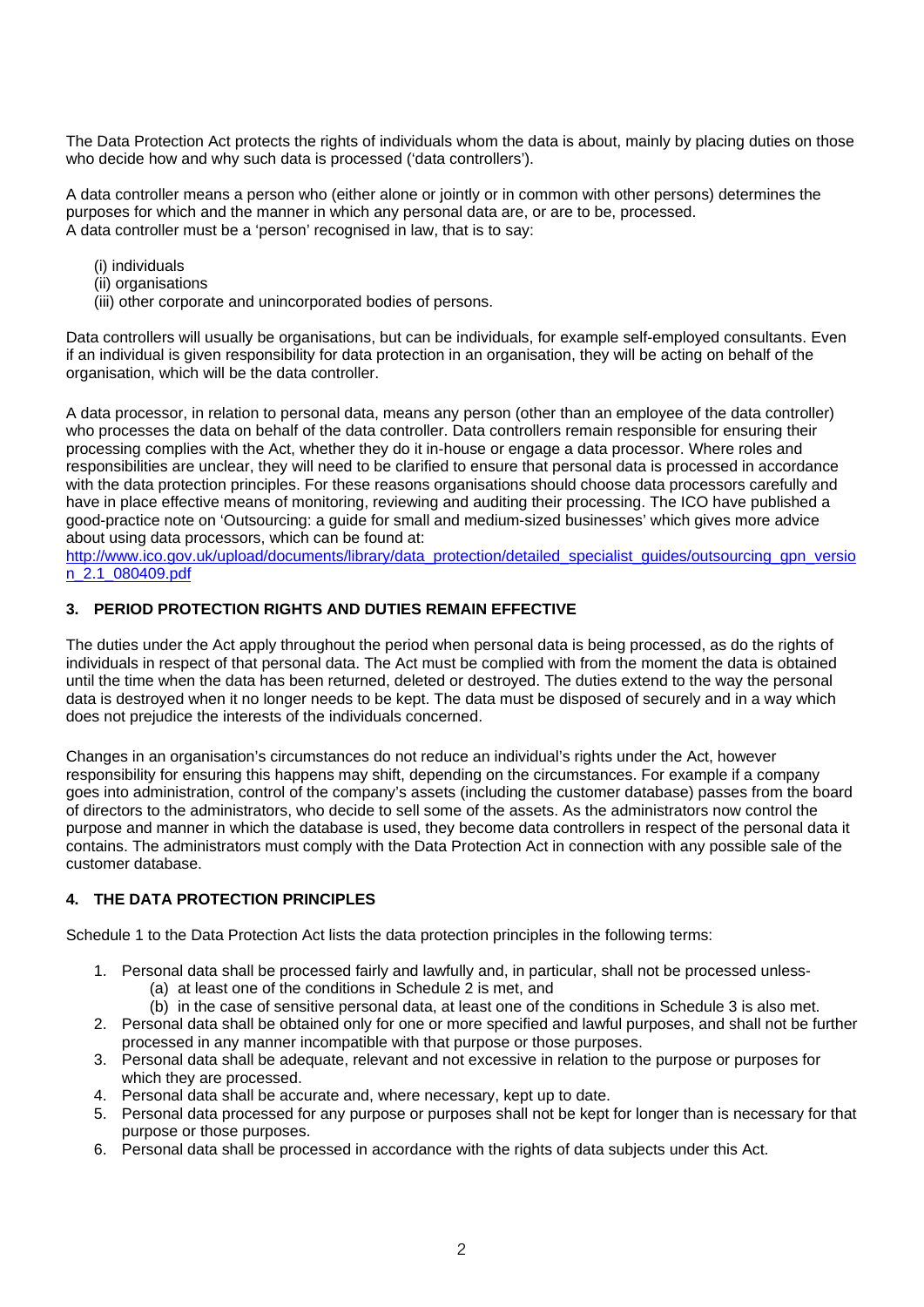- 7. Appropriate technical and organisational measures shall be taken against unauthorised or unlawful processing of personal data and against accidental loss or destruction of, or damage to, personal data.
- 8. Personal data shall not be transferred to a country or territory outside the European Economic Area unless that country or territory ensures an adequate level of protection for the rights and freedoms of data subjects in relation to the processing of personal data.

# **5. THE RIGHTS OF INDIVIDUALS**

The Act gives rights to individuals in respect of the personal data that organisations hold about them. The rights of individuals that it refers to are:

- 1. A right of access to a copy of the information comprised in their personal data
- 2. A right to object to processing that is likely to cause or is causing damage or distress
- 3. A right to prevent processing for direct marketing
- 4. A right to object to decisions being taken by automated means
- 5. A right in certain circumstances to have inaccurate personal data rectified, blocked, erased or destroyed
- 6. A right to claim compensation for damages caused by a breach of the Act.

# **6. INFORMATION SECURITY**

There must be appropriate security to prevent the personal data which is held from being accidentally or deliberately compromised in particular the following should occur:

- 1. Design and organise security to fit the nature of the personal data being held and the harm that may result from a security breach
- 2. Be clear about who in the organisation is responsible for ensuring information security
- 3. Ensure the organisation has the right physical and technical security, backed up by robust policies and procedures and reliable, well-trained staff
- 4. Be ready to respond to any breach of security swiftly and effectively.

If, despite the security measures taken to protect the personal data being held, a breach of security occurs, it is important to deal with the security breach effectively. Having a policy on dealing with information security breaches is another example of an organisational security measure to be taken. There are four important elements to any breach-management plan:

- (a) Containment and recovery the response to the incident should include a recovery plan and, where necessary, procedures for damage limitation.
- (b) Assessing the risks risks associated with the breach should be assessed, as these are likely to affect what action is taken once the breach has been contained. In particular assessment should be made of the potential adverse consequences for individuals, how serious or substantial these are, and how likely they are to happen.
- (c) Notification of breaches informing people about an information security breach can be an important part of managing the incident, but it is not an end in itself. It should be clear who needs to be notified and why. It may be appropriate to notify the individuals concerned; the ICO; other regulatory bodies; other third parties such as the police and the banks; or the media.
- (d) Evaluation and response the causes of the breach should be investigated and the effectiveness of the response to it. If appropriate the policies and procedures should be updated accordingly.

# **7. SENDING PERSONAL DATA OUTSIDE THE EUROPEAN ECONOMIC AREA**

The first principle (relating to fair and lawful processing) will in most cases require disclosure to the individuals that their personal data has been transferred to third parties overseas. The seventh principle (concerning information security) will also be relevant to how the information is sent and the necessity to have contracts in place when using subcontractors abroad.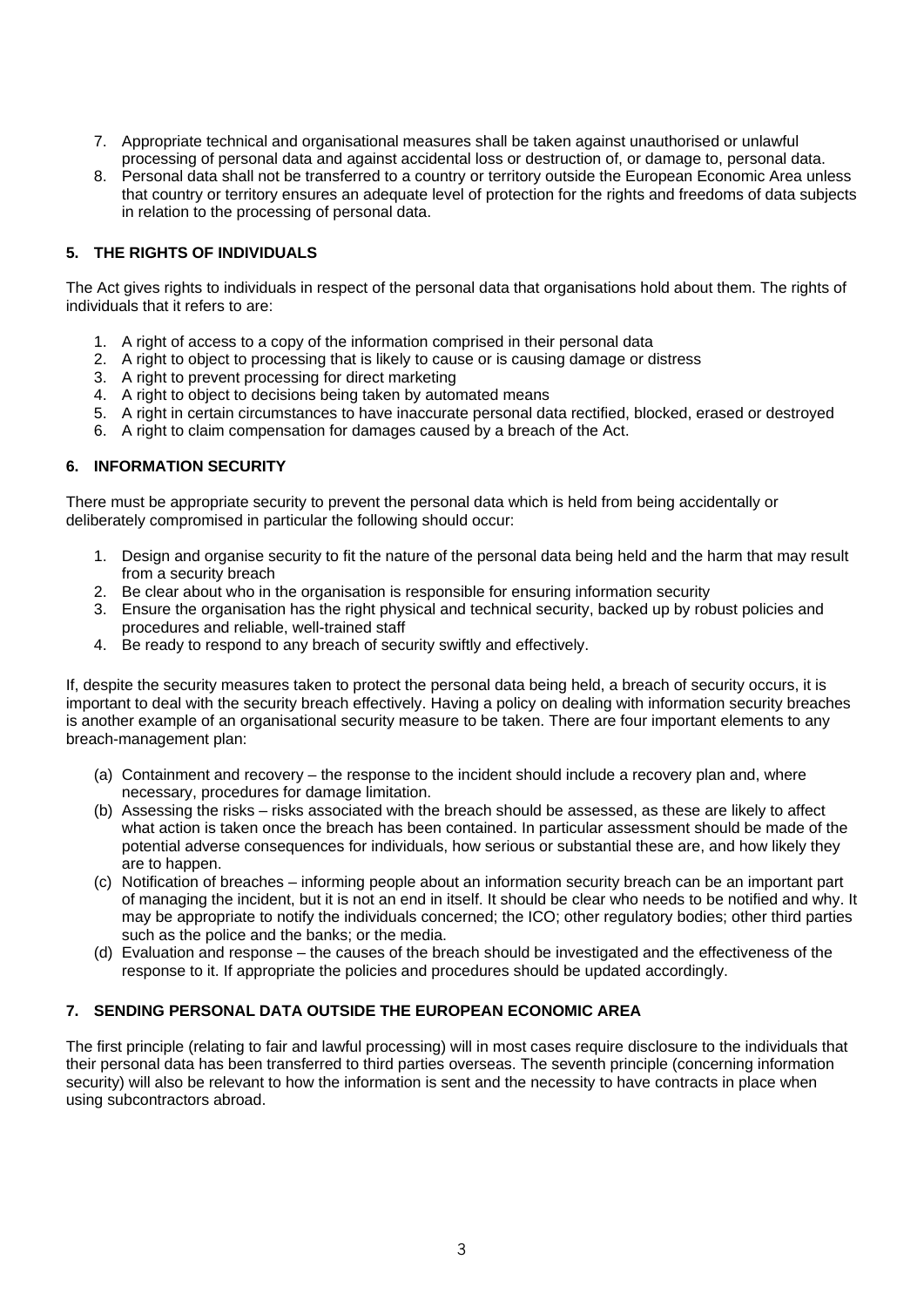In addition to the countries in the EEA the European Commission has decided that certain countries have an adequate level of protection for personal data. Currently, the following countries are considered as having adequate protection:

> Andorra **Argentina**  Canada Faroe Islands Guernsey Isle of Man Israel Jersey **Switzerland**

Further information can be found on the ICO website at the following address: http://www.ico.gov.uk/for\_organisations/data\_protection/the\_guide/principle\_8.aspx

Although the United States of America (US) is not included in the European commission list, the Commission considers that personal data sent to the US under the 'Safe Harbor' scheme is adequately protected. There is a list of the organisations signed up to the Safe Harbour arrangement on the US Department of Commerce website at: http://safeharbor.export.gov/list.aspx

If the data protection law in a country has not been approved as adequate, it may still be possible to send personal data to that country. The sender should be satisfied that in the particular circumstances there is an adequate level of protection, such as:

- 1. Assess adequacy oneself
- 2. Use contracts, including the European Commission approved model contractual clauses
- 3. Use Binding Corporate Rules approved by the Information Commissioner (only applies to multinational organisations transferring information outside the EEA but within their group of companies)
- 4. Rely on the exceptions from the rule.

The ICO have produced guidance on the points above which can be found at the following address: http://www.ico.gov.uk/for\_organisations/data\_protection/overseas.aspx

Model contractual clauses can be found at the following address: http://ec.europa.eu/justice/policies/privacy/modelcontracts/index\_en.htm

# **8. THE CONDITIONS FOR PROCESSING**

The conditions for processing are set out in Schedules 2 and 3 to the Data Protection Act. Unless a relevant exemption applies at least one of the following conditions must be met whenever you process personal data:

- 1. The individual who the personal data is about has consented to the processing.
- 2. The processing is necessary:
	- (a) in relation to a contract which the individual has entered into; or
	- (b) because the individual has asked for something to be done so they can enter into a contract.
- 3. The processing is necessary because of a legal obligation that applies to you (except an obligation imposed by a contract).
- 4. The processing is necessary to protect the individual's 'vital interests'. This condition only applies in cases of life or death, such as where an individual's medical history is disclosed to a hospital's A&E department treating them after a serious road accident.
- 5. The processing is necessary for administering justice, or for exercising statutory, governmental, or other public functions.
- 6. The processing is in accordance with the "legitimate interests" condition. Three requirements need to be met to qualify as a 'legitimate interest':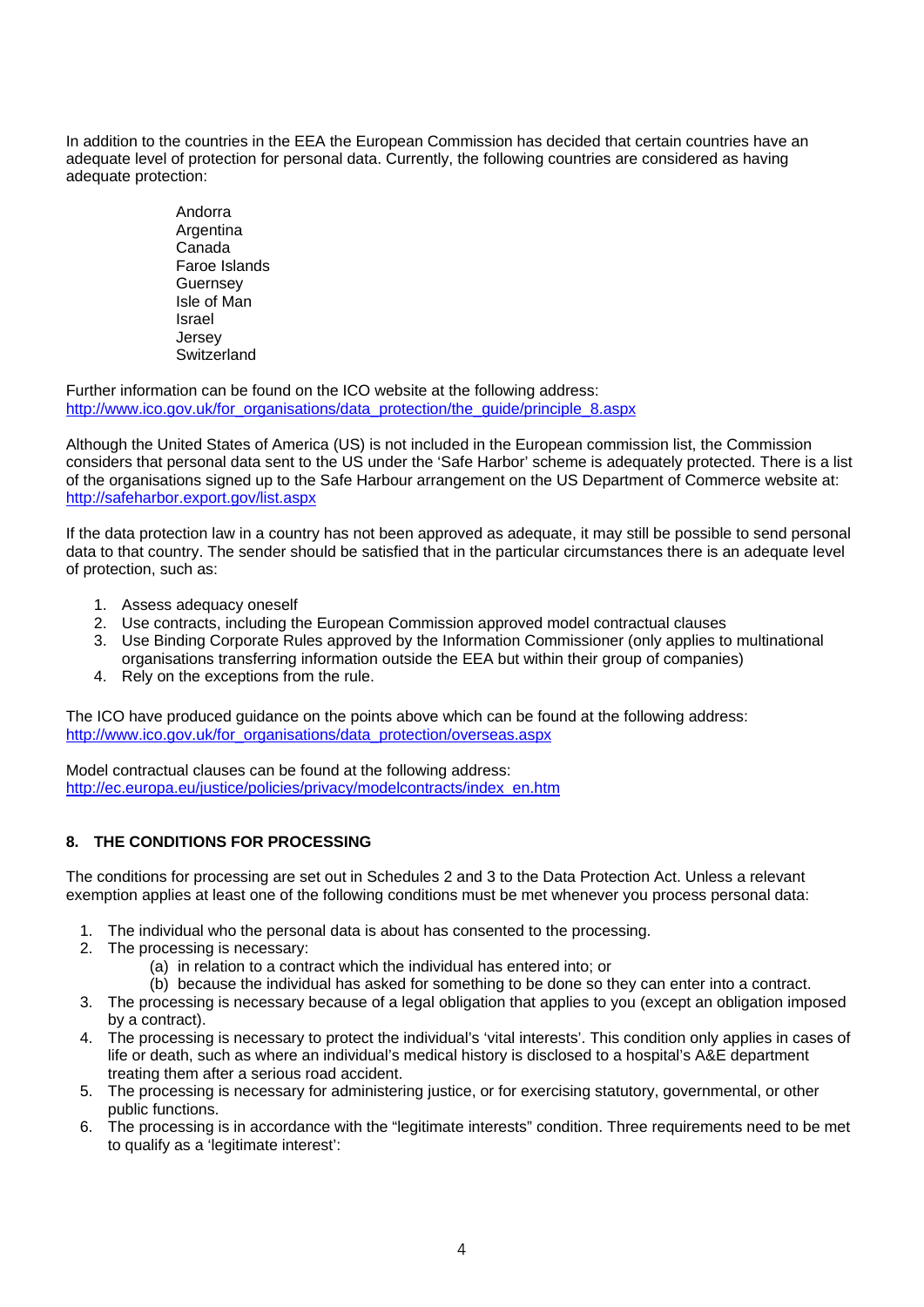- (a) The first requirement is that the information needs to be processed for the purposes of legitimate interests or for those of a third party to whom the information will be disclosed.
- (b) The second requirement is that these interests must be balanced against the interests of the individual(s) concerned. Where there is a serious mismatch between competing interests, the individual's legitimate interests will come first.
- (c) The third requirement is that the processing of information under the legitimate interests condition must be fair and lawful and must comply with all the data protection principles.

There are additional conditions which must be satisfied if processing sensitive personal data, these conditions are listed in the Data Protection Act.

# **9. THE RIGHTS OF INDIVIDUALS**

Commonly referred to as 'subject access' is most often used by individuals who want to see a copy of the information an organisation holds about them. However, the right of access goes further than this and an individual who makes a written request and pays a fee is entitled to be:

- 1. Told whether any personal data is being processed
- 2. Given a description of the personal data, the reasons it is being processed, and whether it will be given to any other organisations or people
- 3. Given a copy of the information comprising the data
- 4. Given details of the source of the data (where this is available).

On individual can also request information about the reasoning behind any automated decisions, such as a computer-generated decision to grant or deny credit, or an assessment of performance at work (except where this information is a trade secret).

In most cases you must respond to a subject access request promptly and in any event within 40 calendar days of receiving it.

On organisation receiving a subject access request may charge a fee for dealing with it. If you choose to do this, you need not comply with the request until you have received the fee. The maximum fee you can charge is £10. There are different fee structures for organisations that hold health or education records (where the maximum fee is £50, depending on the circumstances).

The Act allows you to confirm two things before you are obliged to respond to a request. First, you can ask for enough information to judge whether the person making the request is the individual to whom the personal data relates. Second, you are entitled to ask for information that you reasonably need to find the personal data covered by the request.

If you use a data processor, then you need to make sure that you have contractual arrangements in place to guarantee that subject access requests are dealt with properly, irrespective of whether they are sent to you or to the data processor. Responsibility for complying with a subject access request lies with the data controller. The Act does not allow any extension to the 40-day time limit in cases where you have to rely on a data processor to provide the information that you need to respond.

# **10. THE RIGHT TO OBJECT TO PROCESSING**

An individual has a right to object to processing only if it causes unwarranted and substantial damage or distress. If it does, they have the right to require an organisation to stop (or not to begin) the processing in question. An individual who wants to exercise this right has to put their objection in writing to the organisation concerned and state what they require that organisation to do to avoid causing damage or distress. This notice is referred to as an 'objection to processing' or a 'section 10 notice'.

The organisation concerned must respond within 21 days of receiving the objection to processing. The response must state what the organisation intends to do and, if it intends to comply with the objection in some way, give reasons for the decision.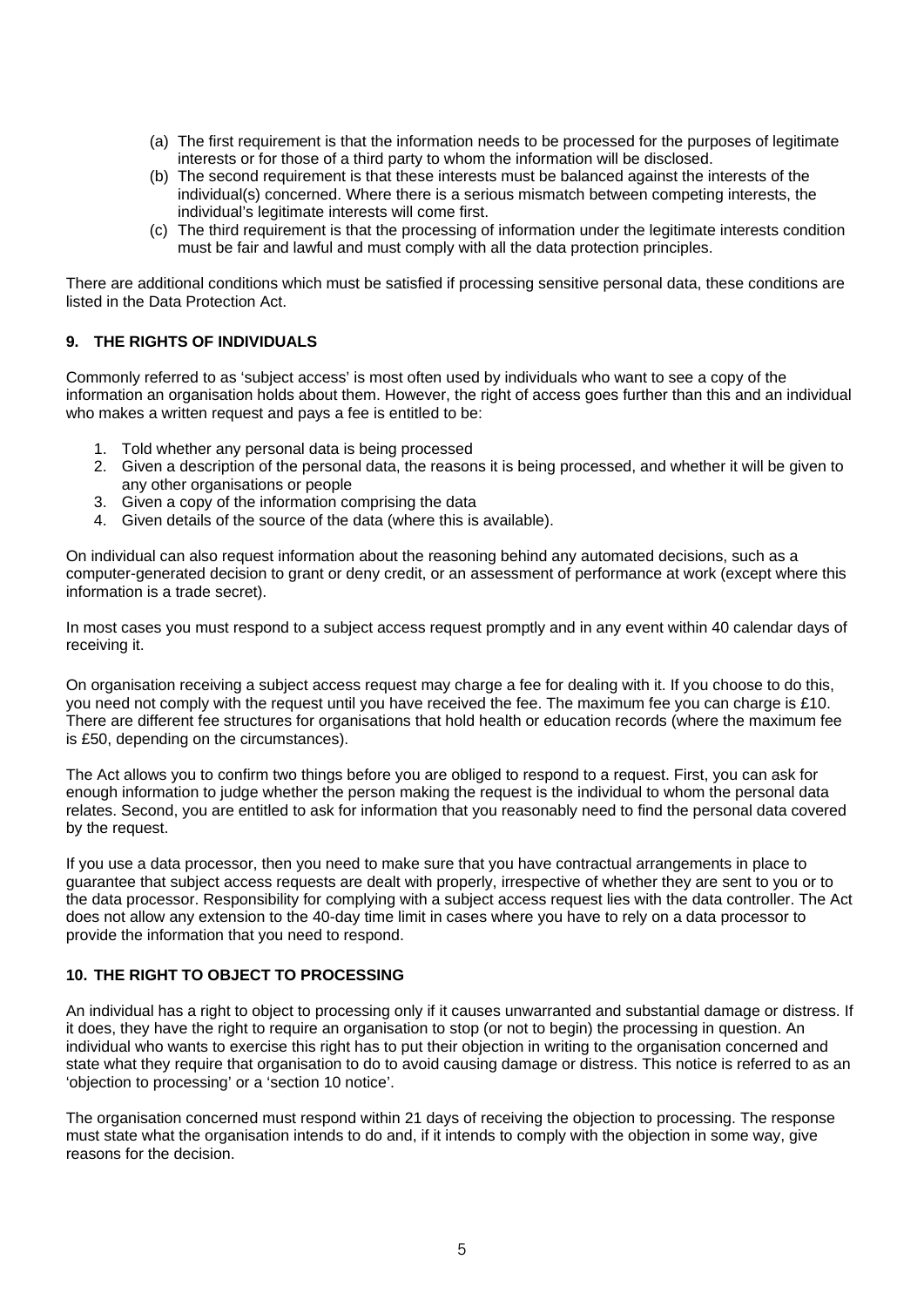If the organisation decides that an objection to processing is not justified and it does not comply with it, the individual can apply to the court. The court can decide whether the objection is justified and, if necessary, order the organisation to take steps to comply.

# **11. THE RIGHT TO PREVENT DIRECT MARKETING**

Individuals have the right to prevent their personal data being processed for direct marketing. An individual can, at any time, give written notice to stop (or not to begin) using their personal data for direct marketing. Any individual can exercise this right, and the organisation must comply within a reasonable period of receiving the notice.

# **12. RIGHTS RELATING TO AUTOMATED DECISION TAKING**

The right of subject access allows an individual access to information about the reasoning behind any decisions taken by automated means. The Act complements this provision by including rights that relate to automated decision taking. Consequently:

- 1. An individual can give written notice requiring an organisation not to take any automated decisions using their personal data
- 2. Even if they have not given notice, an individual should be informed when such a decision has been taken
- 3. An individual can ask an organisation to reconsider a decision taken by automated means.

Some decisions are called 'exempt decisions' because the rights do not apply, even though they are taken using solely automated means and do significantly affect the individual concerned. Exempt decisions are:

1(a) authorised or required by legislation; or

- (b) taken in preparation for, or in relation to, a contract with the individual concerned; and
- 2(a) are to give the individual something they have asked for; or

 (b) where steps have been taken to safeguard the legitimate interests of the individual, such as allowing them to appeal the decision.

# **13. RIGHTS RELATING TO INACCURATE PERSONAL DATA**

Where personal data is inaccurate, the individual concerned has a right to apply to the court for an order to rectify, block, erase or destroy the inaccurate information. In addition, where an individual has suffered damage in circumstances that would result in compensation being awarded and there is a substantial risk of another breach, then the court may make a similar order in respect of the personal data in question.

# **14. THE RIGHT TO COMPENSATION**

If an individual suffers damage because an organisation has breached the Act, they are entitled to claim compensation from that organisation. This right can only be enforced through the courts. The Act allows the organisation to defend a claim for compensation on the basis that it took all reasonable care in the circumstances to avoid the breach.

#### **15. EXEMPTIONS**

There are some exemptions from the Act to accommodate special circumstances. If an exemption applies, then (depending on the circumstances) the organisation will be exempt from the requirement:

- 1. To notify the Information Commissioner; and/or
- 2. To grant subject access to personal data; and/or
- 3. To give privacy notices; and/or
- 4. Not to disclose personal data to third parties.